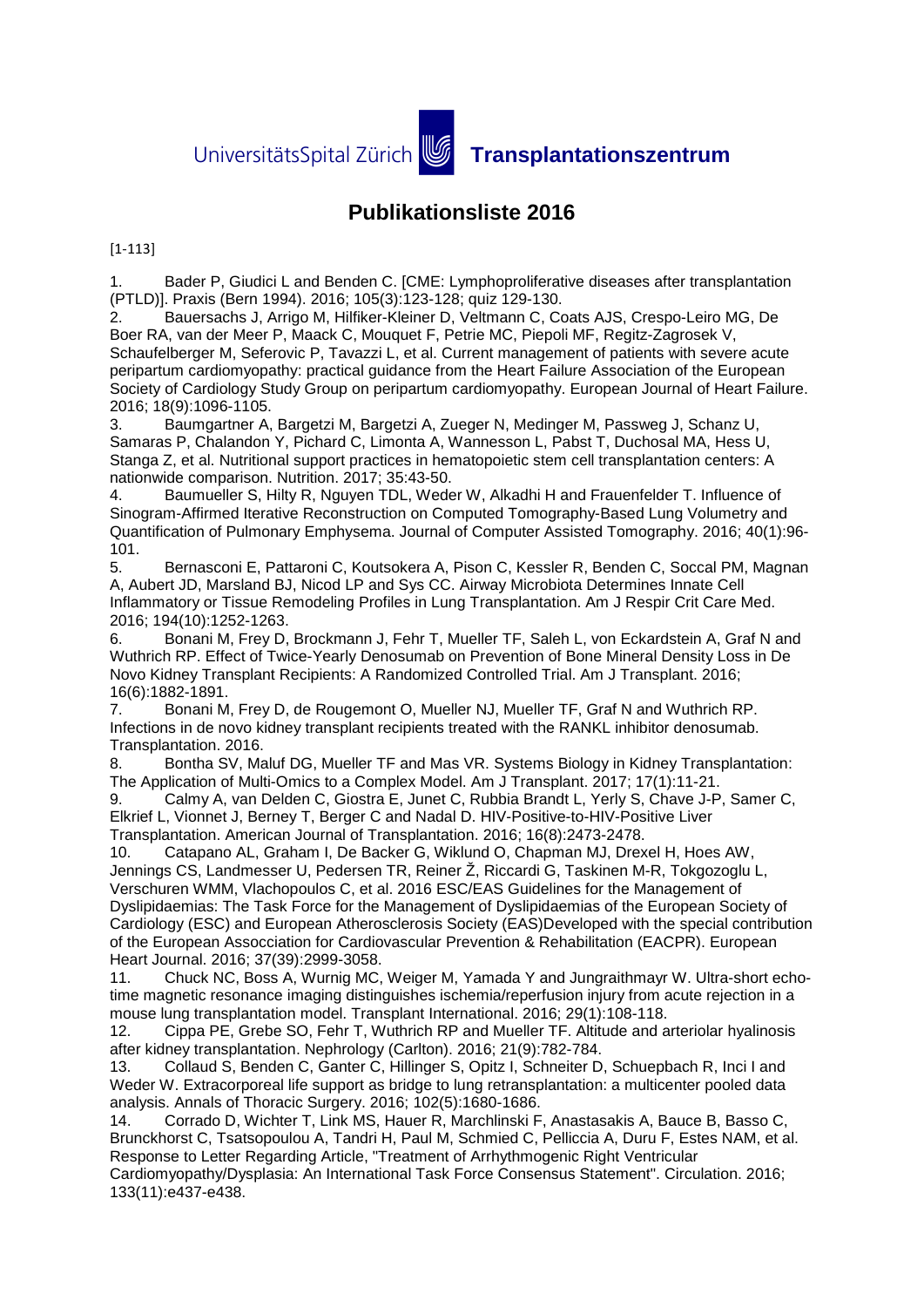15. Cottini SR, Ehlers UE, Pagnamenta A, Brandi G, Weder W, Schuepbach RA, Bechir M and Benden C. Pretransplant dyslipidaemia influences primary graft dysfunction after lung transplantation. Interact Cardiovasc Thorac Surg. 2016; 22(4):402-405.

16. Cottini SR, Ehlers UE, Pagnamenta A, Brandi G, Weder W, Schuepbach RA, Béchir M and Benden C. Pretransplant dyslipidaemia influences primary graft dysfunction after lung transplantation. Interactive Cardiovascular and Thoracic Surgery. 2016; 22(4):402-405.

17. Crespo-Leiro MG, Anker SD, Maggioni AP, Coats AJ, Filippatos G, Ruschitzka F, Ferrari R, Piepoli MF, Delgado Jimenez JF, Metra M, Fonseca C, Hradec J, Amir O, Logeart D, Dahlström U, Merkely B, et al. European Society of Cardiology Heart Failure Long-Term Registry (ESC-HF-LT): 1 year follow-up outcomes and differences across regions. European Journal of Heart Failure. 2016; 18(6):613-625.

18. Dutkowski P and Clavien PA. Scorecard and insights from approaches to liver allocation around the world. Liver Transpl. 2016.

19. Dutkowski P, Schlegel A, Kron P, de Oliveira ML and Clavien PA. Reply to "Reducing Nonanastomotic Biliary Strictures in Donation After Circulatory Death Liver Transplantation: Cold Ischemia Matters". Ann Surg. 2016.

20. Egli A, Lisboa LF, O'Shea D, Asberg A, Mueller T, Emery V, Kumar D and Humar A. Complexity of Host Micro-RNA Response to Cytomegalovirus Reactivation After Organ Transplantation. Am J Transplant. 2016; 16(2):650-660.

21. Frangieh AH, Gruner C, Mikulicic F, Attinger-Toller A, Tanner FC, Taramasso M, Corti R, Grünenfelder J, Lüsche TF, Ruschitzka F, Bettex D, Maisano F and Gaemperli O. Impact of percutaneous mitral valve repair using the MitraClip system on tricuspid regurgitation. EuroIntervention. 2016; 11(14):e1680-e1686.

22. Frangieh AH, Obeid S, Ghadri J-R, Imori Y, D'Ascenzo F, Kovac M, Ruschitzka F, Lüscher TF, Duru F, Templin C and Collaborators I. ECG criteria to differentiate between takotsubo (stress) cardiomyopathy and myocardial infarction. Journal of the American Heart Association. 2016; 5(6):online.<br>23. Frai

23. Frauenfelder SR, Freiberger SN, Bouwes Bavinck JN, Quint KD, Genders R, Serra AL and Hofbauer GF. Prostaglandin E2, Tumor Necrosis Factor alpha, and Pro-opiomelanocortin Genes as Potential Mediators of Cancer Pain in Cutaneous Squamous Cell Carcinoma of Organ Transplant Recipients. JAMA Dermatol. 2017; 153(3):350-352.<br>24. Ganovska E. Arrigo M. Helanova K. Littnerg

24. Ganovska E, Arrigo M, Helanova K, Littnerova S, Sadoune M, Kubena P, Pavlusova M, Jarkovsky J, Gottwaldova J, Kala P, Dastych M, Ishihara S, Van Aelst LNL, Cohen-Solal A, Gayat E, Spinar J, et al. Natriuretic peptides in addition to Zwolle score to enhance safe and early discharge after acute myocardial infarction: A prospective observational cohort study. International Journal of Cardiology. 2016; 215:527-531.

25. Gerber B, Alberio L, Rochat S, Stenner F, Manz MG, Buser A, Schanz U and Stussi G. Safety and efficacy of cryopreserved autologous platelet concentrates in HLA-alloimmunized patients with hematologic malignancies. Transfusion. 2016; 56(10):2426-2437.

26. Ghadri JR, Cammann VL, Jurisic S, Seifert B, Napp LC, Diekmann J, Bataiosu DR, D'Ascenzo F, Ding KJ, Sarcon A, Kazemian E, Birri T, Ruschitzka F, Lüscher TF, Templin C and co-investigators I. A novel clinical score (InterTAK Diagnostic Score) to differentiate takotsubo syndrome from acute coronary syndrome: results from the International Takotsubo Registry. European Journal of Heart Failure. 2016:Epub ahead of print.

27. Ghadri JR, Cammann VL, Napp LC, Jurisic S, Diekmann J, Bataiosu DR, Seifert B, Jaguszewski M, Sarcon A, Neumann CA, Geyer V, Prasad A, Bax JJ, Ruschitzka F, Lüscher TF, Templin C, et al. Differences in the clinical profile and outcomes of typical and atypical takotsubo syndrome: data from the international takotsubo registry. JAMA Cardiology. 2016; 1(3):335-340.<br>28. Ghadri J.R. Sarcon A. Diekmann J. Bataiosu D.R. Cammann VL. Jurisic S. Napp L.C.

28. Ghadri JR, Sarcon A, Diekmann J, Bataiosu DR, Cammann VL, Jurisic S, Napp LC, Jaguszewski M, Scherff F, Brugger P, Jäncke L, Seifert B, Bax JJ, Ruschitzka F, Lüscher TF and Templin C. Happy heart syndrome: role of positive emotional stress in takotsubo syndrome. European Heart Journal. 2016; 37(37):2823-2829.

29. Gilbert RE and Ruschitzka F. Henry Krum, Pioneering Heart Failure Researcher. European Journal of Heart Failure. 2016; 18(2):125-126.

30. Golshayan D, Wojtowicz A, Bibert S, Pyndiah N, Manuel O, Binet I, Buhler LH, Huynh-Do U, Mueller T, Steiger J, Pascual M, Meylan P, Bochud PY and Swiss Transplant Cohort S. Polymorphisms in the lectin pathway of complement activation influence the incidence of acute rejection and graft outcome after kidney transplantation. Kidney Int. 2016; 89(4):927-938.

31. Grigoriadis N, Linnebank M, Alexandri N, Muehl S and Hofbauer GF. Considerations on longterm immuno-intervention in the treatment of multiple sclerosis: an expert opinion. Expert Opin Pharmacother. 2016; 17(15):2085-2095.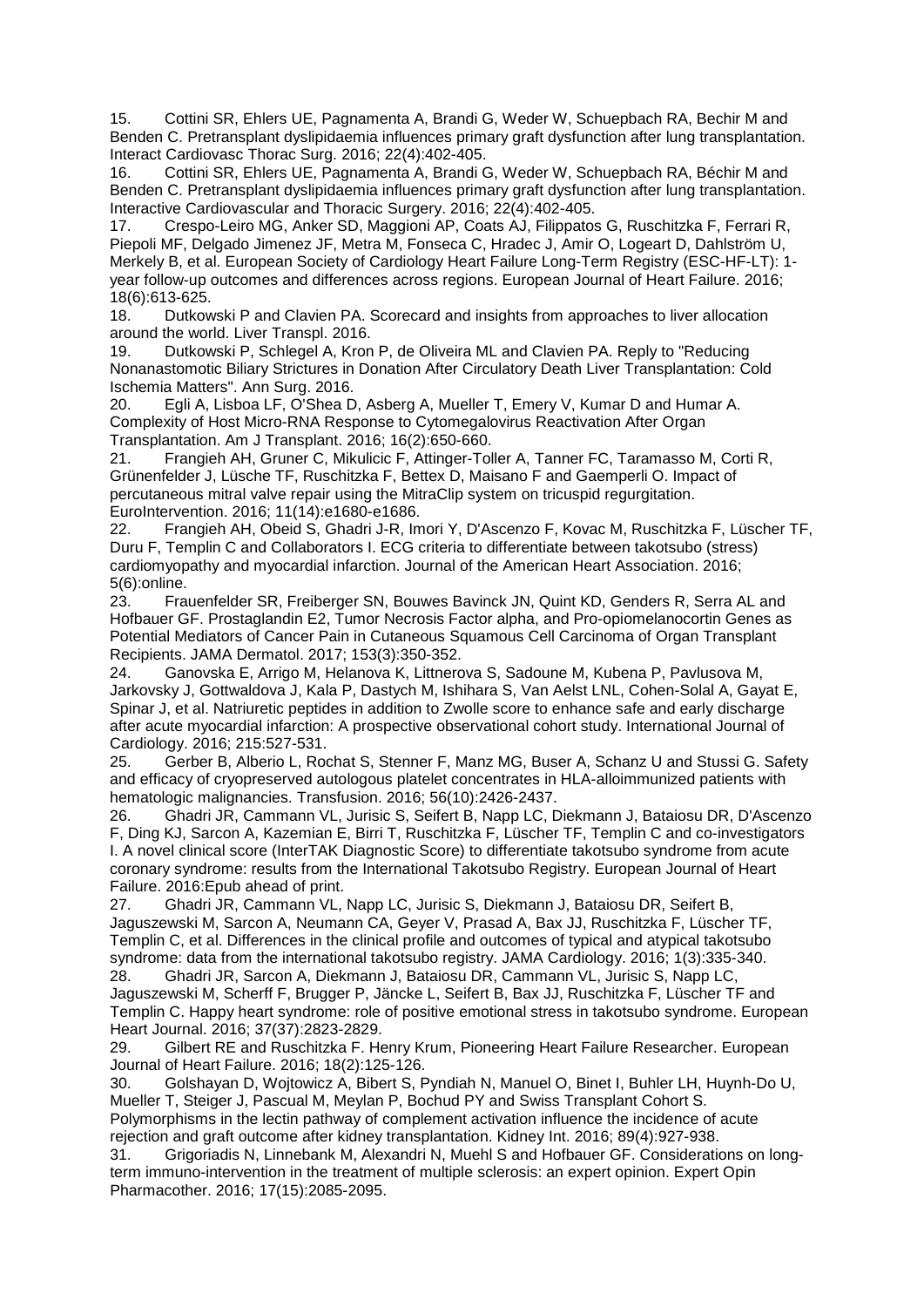32. Harjola V-P, Mebazaa A, Čelutkienė J, Bettex D, Bueno H, Chioncel O, Crespo-Leiro MG, Falk V, Filippatos G, Gibbs S, Leite-Moreira A, Lassus J, Masip J, Mueller C, Mullens W, Naeije R, et al. Contemporary management of acute right ventricular failure: a statement from the Heart Failure Association and the Working Group on Pulmonary Circulation and Right Ventricular Function of the European Society of Cardiology. European Journal of Heart Failure. 2016; 18(3):226-241.

33. Hayes D, Jr., Sweet SC, Benden C, Kopp BT, Goldfarb SB, Visner GA, Mallory GB, Tobias JD and Tumin D. Transplant center volume and outcomes in lung transplantation for cystic fibrosis. Transpl Int. 2016.

34. Heinrich H, Neuenschwander A, Russmann S, Misselwitz B, Benden C and Schuurmans MM. Prevalence of gastrointestinal dysmotility and complications detected by abdominal plain films after lung transplantation: a single-centre cohort study. BMJ Open Respir Res. 2016; 3(1):e000162.

35. Héquet D, Kralidis G, Carrel T, Cusini A, Garzoni C, Hullin R, Meylan PR, Mohacsi P, Mueller NJ, Ruschitzka F, Tozzi P, van Delden C, Weisser M, Wilhelm MJ, Pascual M and Manuel O. Ventricular assist devices as bridge to heart transplantation: impact on post-transplant infections. BMC Infectious Diseases. 2016; 16:321.

36. Hofmann P, Hombach M, Seifert B, Schuurmans MM, Burgi U, Isenring B, Mueller NJ, Kohler M, Benden C and Huber LC. Isolation of Stenotrophomonas maltophilia in asymptomatic lung transplant recipients: effects of treatment on eradication and outcome. Clin Transplant. 2016; 30(8):857-863.

37. Holubec T, Flammer AJ, Bettex D, Emmert MY, Maisano F and Wilhelm MJ. Successful transplantation of a donor heart with multiple traumatic defects. European Heart Journal. 2016; 37(1):120-120.

38. Husain S, Sole A, Alexander BD, Aslam S, Avery R, Benden C, Billaud EM, Chambers D, Danziger-Isakov L, Fedson S, Gould K, Gregson A, Grossi P, Hadjiliadis D, Hopkins P, Luong ML, et al. The 2015 International Society for Heart and Lung Transplantation Guidelines for the management of fungal infections in mechanical circulatory support and cardiothoracic organ transplant recipients: Executive summary. J Heart Lung Transplant. 2016; 35(3):261-282.

Jungraithmayr W, Brüstle K and Weder W. Harnessing regulatory B cells to prevent experimental obliterative bronchiolitis. Journal of Thoracic and Cardiovascular Surgery. 2016; 151(2):497-498.

Karangwa SA, Dutkowski P, Fontes P, Friend PJ, Guarrera JV, Markmann JF, Mergental H, Minor T, Quintini C, Selzner M, Uygun K, Watson CJ and Porte RJ. Machine Perfusion of Donor Livers for Transplantation: A Proposal for Standardized Nomenclature and Reporting Guidelines. Am J Transplant. 2016.<br>41. Katsanos

41. Katsanos S, Filippatou A, Ruschitzka F and Filippatos G. Positive emotions and Takotsubo syndrome: 'happy heart' or 'Diagoras' syndrome? European Heart Journal. 2016; 37(37):2821-2822. 42. Kenkel D, Yamada Y, Weiger M, Jungraithmayr W, Wurnig MC and Boss A. Magnetization transfer as a potential tool for the early detection of acute graft rejection after lung transplantation in mice. Journal of Magnetic Resonance Imaging (JMRI). 2016; 44(5):1091-1098.

43. Kirchhof P, Benussi S, Kotecha D, Ahlsson A, Atar D, Casadei B, Castella M, Diener H-C, Heidbuchel H, Hendriks J, Hindricks G, Manolis AS, Oldgren J, Popescu BA, Schotten U, Van Putte B, et al. 2016 ESC Guidelines for the management of atrial fibrillation developed in collaboration with EACTS: The Task Force for the management of atrial fibrillation of the European Society of Cardiology (ESC)Developed with the special contribution of the European Heart Rhythm Association (EHRA) of the ESCEndorsed by the European Stroke Organisation (ESO). Europace. 2016; 18(11):1609-1678.

44. Klein HJ, Schanz U, Hivelin M, Waldner M, Koljonen V, Guggenheim M, Giovanoli P, Gorantla VS, Fehr T and Plock JA. Sensitization and desensitization of burn patients as potential candidates for vascularized composite allotransplantation. Burns. 2016; 42(2):246-257.

45. Kobe A, Dutkowski P, Mullhaupt B, Clavien PA and Pfammatter T. Liver retransplantation with cavoportal hemitransposition after percutaneous mesocaval shunt creation. Liver Transpl. 2016; 22(8):1154-1158.

46. Koenecke C, Heim D, van Biezen A, Heuser M, Aljurf M, Kyrcz-Krzemien S, Volin L, de Souza CA, Gedde-Dahl T, Sengeloev H, Schanz U, Komarnicki M, Arroyo CH, Tholouli E, Gluckman E, Esquirol A, et al. Outcome of patients with chronic myeloid leukemia and a low-risk score: allogeneic hematopoietic stem cell transplantation in the era of targeted therapy. A report from the EBMT Chronic Malignancies Working Party. Bone Marrow Transplant. 2016; 51(9):1259-1261.

47. Komajda M and Ruschitzka F. The year in cardiology 2015: heart failure. European Heart Journal. 2016; 37(5):437-441.

48. Kostereva NV, Wang Y, Fletcher DR, Unadkat JV, Schnider JT, Komatsu C, Yang Y, Stolz DB, Davis MR, Plock JA and Gorantla VS. IGF-1 and Chondroitinase ABC Augment Nerve Regeneration after Vascularized Composite Limb Allotransplantation. PLoS One. 2016; 11(6):e0156149.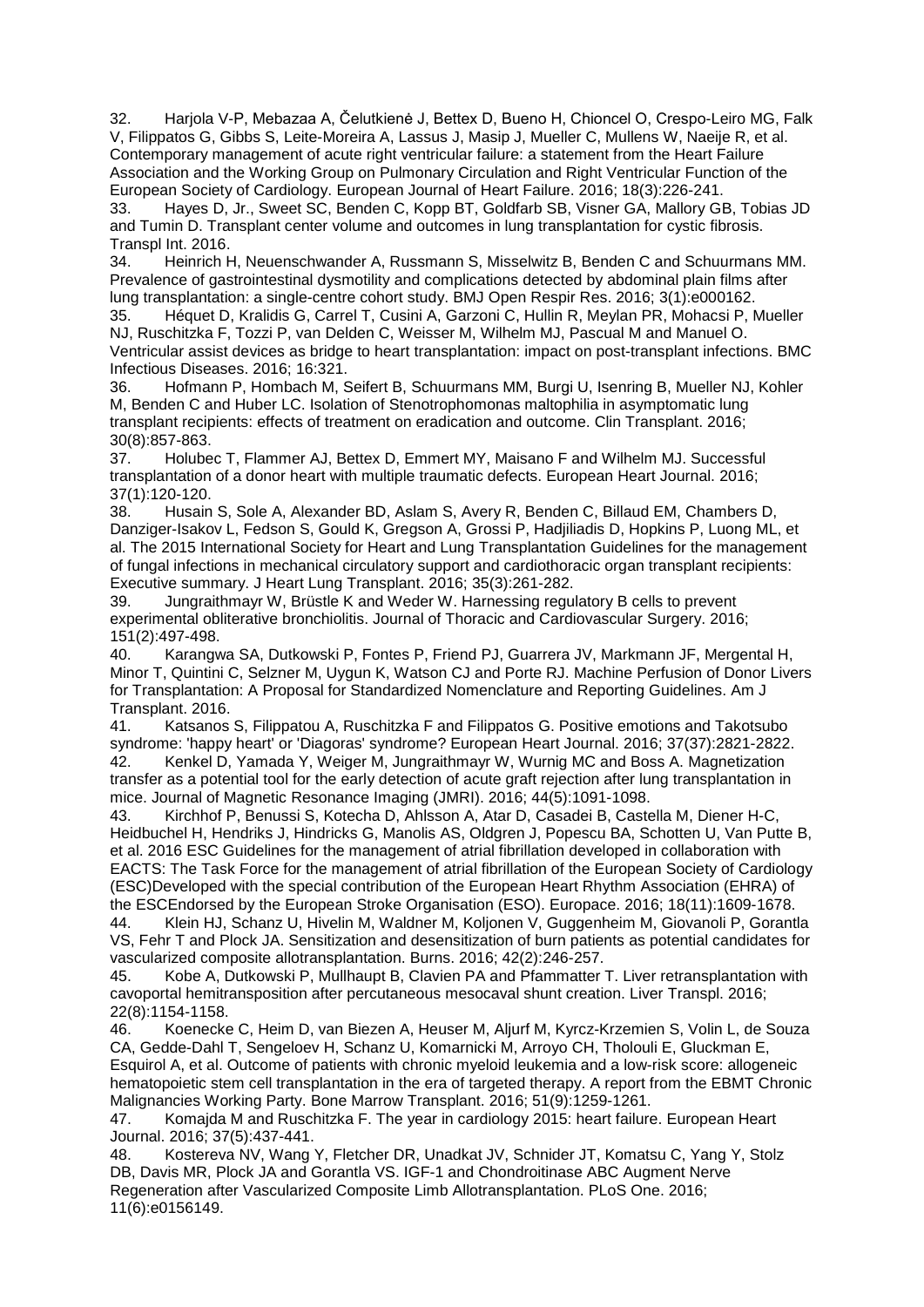49. Kraus AK, Chen J, Edenhofer I, Ravens I, Gaspert A, Cippa PE, Mueller S, Wuthrich RP, Segerer S, Bernhardt G and Fehr T. The Role of T Cell Costimulation via DNAM-1 in Kidney Transplantation. PLoS One. 2016; 11(2):e0147951.

50. Kron P, Schlegel A, de Rougemont O, Oberkofler CE, Clavien PA and Dutkowski P. Short, Cool, and Well Oxygenated - HOPE for Kidney Transplantation in a Rodent Model. Ann Surg. 2016. 51. Kroner A, Aerts E, Schanz U and Spirig R. [Mouthrinse in oral mucositis in the context of allogeneic stem cell transplantation: a qualitative study]. Pflege. 2016; 29(1):21-31.

52. Laaksonen R, Ekroos K, Sysi-Aho M, Hilvo M, Vihervaara T, Kauhanen D, Suoniemi M, Hurme R, März W, Scharnagl H, Stojakovic T, Vlachopoulou E, Lokki M-L, Nieminen MS, Klingenberg R, Matter CM, et al. Plasma ceramides predict cardiovascular death in patients with stable coronary artery disease and acute coronary syndromes beyond LDL-cholesterol. European Heart Journal. 2016; 37(25):1967-1976.

53. Leclercq C, Dievart F and Ruschitzka F. Peri-infarct pacing to prevent left reverse remodelling: an unvalidated concept? European Heart Journal. 2016; 37(5):494-495.

54. Leuenberger C, Schuoler C, Bye H, Mignan C, Rechsteiner T, Hillinger S, Opitz I, Marsland B, Faiz A, Hiemstra PS, Timens W, Camici GG, Kohler M, Huber LC and Brock M. MicroRNA-223 controls the expression of histone deacetylase 2: a novel axis in COPD. Journal of Molecular Medicine. 2016; 94(6):725-734.

55. Levine DJ, Glanville AR, Aboyoun C, Belperio J, Benden C, Berry GJ, Hachem R, Hayes D, Jr., Neil D, Reinsmoen NL, Snyder LD, Sweet S, Tyan D, Verleden G, Westall G, Yusen RD, et al. Antibody-mediated rejection of the lung: A consensus report of the International Society for Heart and Lung Transplantation. J Heart Lung Transplant. 2016; 35(4):397-406.

56. Lüscher TF. From heart failure to transplantation: genes, miRNAs, and biomarkers. European Heart Journal. 2016; 37(33):2561-2563.

57. Lyon AR, Bossone E, Schneider B, Sechtem U, Citro R, Underwood SR, Sheppard MN, Figtree GA, Parodi G, Akashi YJ, Ruschitzka F, Filippatos G, Mebazaa A and Omerovic E. Current state of knowledge on Takotsubo syndrome: a Position Statement from the Taskforce on Takotsubo Syndrome of the Heart Failure Association of the European Society of Cardiology. European Journal of Heart Failure. 2016; 18(1):8-27.

58. MacDonald TM, Hawkey CJ, Ford I, McMurray JJV, Scheiman JM, Hallas J, Findlay E, Grobbee DE, Hobbs FDR, Ralston SH, Reid DM, Walters MR, Webster J, Ruschitzka F, Ritchie LD, Perez-Gutthann S, et al. Randomized trial of switching from prescribed non-selective non-steroidal anti-inflammatory drugs to prescribed celecoxib: the Standard care vs. Celecoxib Outcome Trial (SCOT). European Heart Journal. 2016:Epub ahead of print.

59. Maluf DG, Mueller TF and Mas VR. Hidden Inflammatory Molecular Signatures in Graft Kidney Biopsies: Silent Markers of Graft Fate? Am J Transplant. 2016; 16(7):1947-1948.

60. Martin-Gandul C, Stampf S, Héquet D, Mueller NJ, Cusini A, van Delden C, Khanna N, Boggian K, Hirzel C, Soccal P, Hirsch HH, Pascual M, Meylan P and Manuel O. Preventive strategies against cytomegalovirus and incidence of α-herpesvirus infections in olid-organ transplant recipients: A nationwide cohort study. American Journal of Transplantation. 2016:Epub ahead of print.

61. Mauthner O, Claes V, Walston J, Engberg S, Binet I, Dickenmann M, Golshayan D, Hadaya K, Huynh-Do U, Calciolari S, De Geest S, consortium Gs, For the Psychosocial Interest G and Swiss Transplant Cohort S. ExplorinG frailty and mild cognitive impairmEnt in kidney tRansplantation to predict biomedicAl, psychosocial and health cost outcomeS (GERAS): protocol of a nationwide prospective cohort study. J Adv Nurs. 2017; 73(3):716-734.

62. McMurray JJV, Krum H, Abraham WT, Dickstein K, Køber LV, Desai AS, Solomon SD, Greenlaw N, Ali MA, Chiang Y, Shao Q, Tarnesby G and Massie BM. Aliskiren, Enalapril, or Aliskiren and Enalapril in Heart Failure. New England Journal of Medicine. 2016; 374(16):1521-1532.

63. Mebazaa A, Tolppanen H, Mueller C, Lassus J, DiSomma S, Baksyte G, Cecconi M, Choi DJ, Cohen Solal A, Christ M, Masip J, Arrigo M, Nouira S, Ojji D, Peacock F, Richards M, et al. Acute heart failure and cardiogenic shock: a multidisciplinary practical guidance. Intensive Care Medicine. 2016; 42(2):147-163.

64. Metra M, Filippatos G and Ruschitzka F. HeartFailureNews, new in EJHF. European Journal of Heart Failure. 2016; 18(5):451.

65. Mohanna M and Hofbauer G. Pronounced local skin reaction to ingenol mebutate against actinic keratosis in kidney transplant recipient without systemic adverse events. JAAD Case Rep. 2015; 1(6):S19-22.

66. Mohanna MT and Hofbauer GF. Bowenoid Actinic Keratosis and Bowen's Disease Treated Successfully with Ingenol Mebutate. Dermatology. 2016; 232 Suppl 1:14-16.

67. Naegele M, Flammer AJ, Enseleit F, Roas S, Frank M, Hirt A, Kaiser P, Cantatore S, Templin C, Fröhlich G, Romanens M, Lüscher TF, Ruschitzka F, Noll G and Sudano I. Endothelial function and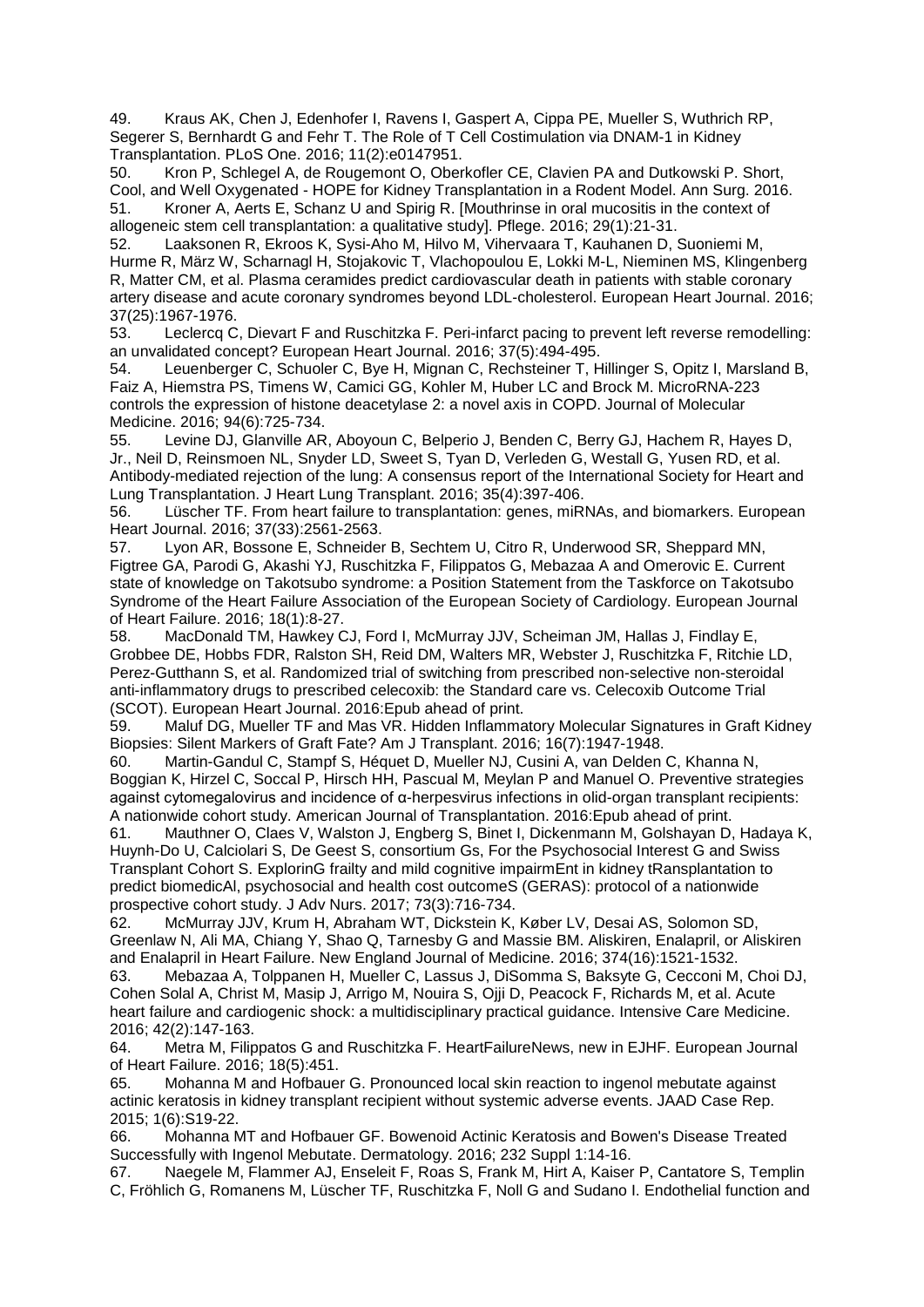sympathetic nervous system activity in patients with Takotsubo syndrome. International Journal of Cardiology. 2016; 224:226-230.

68. Naegele M, Flammer AJ, Enseleit F and Ruschitzka F. Medical therapy of heart failure with reduced ejection fraction: current evidence and new developments. Swiss Medical Weekly. 2016; 146:w14295.

69. Naegele M, Hernandez AF and Ruschitzka F. Finerenone in heart failure: walking a fine line. European Heart Journal. 2016; 37(27):2115-2117.

70. Niedzwiecki M, Yamada Y, Inci I, Weder W and Jungraithmayr W. Decrease of airway allergies after lung transplantation is associated with reduced basophils and eosinophils. Transplantation Proceedings. 2016; 48(6):2140-2146.

71. Niggli F, Huber LC, Benden C and Schuurmans MM. Human metapneumovirus in lung transplant recipients: characteristics and outcomes. Infect Dis (Lond). 2016; 48(11-12):852-856.

72. Nissen SE, Yeomans ND, Solomon DH, Lüscher TF, Libby P, Husni ME, Graham DY, Borer JS, Wisniewski LM, Wolski KE, Wang Q, Menon V, Ruschitzka F, Gaffney M, Beckerman B, Berger MF, et al. Cardiovascular Safety of Celecoxib, Naproxen, or Ibuprofen for Arthritis. New England Journal of Medicine. 2016; 375(26):2519-2529.

73. Oh CC, Hofbauer GFL, Serra AL, Harwood CA, Mitchell L, Proby CM, Olasz EB, Mosel DD, Piaserico S, Fortina AB, Geusau A, Jahn-Bassler K, Gerritsen MJP, Seckin D, Gulec AT, Cetkovska P, et al. Painful skin lesions and squamous cell carcinoma predict overall mortality risk in organ transplant recipients: a cohort study. Br J Dermatol. 2017; 176(5):1179-1186.

74. Packer M, Holcomb R, Abraham WT, Anker S, Dickstein K, Filippatos G, Krum H, Maggioni AP, McMurray JJV, Mebazaa A, O'Connor C, Peacock F, Ponikowski P, Ruschitzka F, van Veldhuisen DJ, Holzmeister J, et al. Rationale for and design of the TRUE-AHF trial: the effects of ularitide on the short-term clinical course and long-term mortality of patients with acute heart failure. European Journal of Heart Failure. 2016:Epub ahead of print.

75. Pazhenkottil AP, Rudiger A, Flammer A, Enseleit F, Jacobs S, Falk V, Ruschitzka F and Bettex D. Left Main Artery Thrombus Complicating Heart Transplantation in a Patient With Heparin-Induced Thrombocytopenia. Journal of Cardiothoracic and Vascular Anesthesia. 2016; 30(5):1334- 1336.

76. Pecoraro Y, Tsushima Y, Opitz I, Benden C, Schüpbach R, Lenherr R, Jungraithmayr W, Weder W and Inci I. Impact of time interval between donor brain death and cold preservation on longterm outcome in lung transplantation. European Journal of Cardio-Thoracic Surgery. 2016; 50(2):264- 268.<br>77.

Petrowsky H. Pump the organ: procurement and resuscitation technologies beyond static cold storage. Curr Opin Organ Transplant. 2016; 21(3):285-287.

78. Ponikowski P, Voors AA, Anker SD, Bueno H, Cleland JGF, Coats AJS, Falk V, González-Juanatey JR, Harjola V-P, Jankowska EA, Jessup M, Linde C, Nihoyannopoulos P, Parissis JT, Pieske B, Riley JP, et al. 2016 ESC Guidelines for the diagnosis and treatment of acute and chronic heart failure: The Task Force for the diagnosis and treatment of acute and chronic heart failure of the European Society of Cardiology (ESC)Developed with the special contribution of the Heart Failure Association (HFA) of the ESC. European Heart Journal. 2016; 37(27):2129-2200.

79. Radtke T, Benden C and Kriemler S. Physical Activity and Exercise Training in Lung Transplant Recipients with Cystic Fibrosis: 'What We Know, What We Don't Know and Where to Go'. Lung. 2016; 194(1):177-178.

80. Ravindra KV, Plock JA and VS G. (2016). The Immunology of Hand Transplantation. Coiffman Cirurgia Plastica Reconstructiva: Editorial Amolca).

81. Ravuri S, Schweizer R, Plock JA, Marra KG and VS G. (2016). Mesenchymal and Adipose Stem Cell Strategies in Peripheral Nerve Regeneration. In: Brandacher G, ed. The Science of Reconstructive Transplantation: Springer).

82. Rizzi G, Startseva X, Wolfrum M, Lüscher TF, Ruschitzka F, Fröhlich GM and Enseleit F. Unfavorable Donor Pretransplant APACHE II, SAPS II, and SOFA Scores Are Not Associated With Outcome: Implications for Heart Transplant Donor Selection. Transplantation Proceedings. 2016; 48(8):2582-2587.

83. Rossler F, Sapisochin G, Song G, Lin YH, Simpson MA, Hasegawa K, Laurenzi A, Sanchez Cabus S, Nunez MI, Gatti A, Beltrame MC, Slankamenac K, Greig PD, Lee SG, Chen CL, Grant DR, et al. Defining Benchmarks for Major Liver Surgery: A multicenter Analysis of 5202 Living Liver Donors. Ann Surg. 2016; 264(3):492-500.

84. Saigi-Morgui N, Quteineh L, Bochud PY, Crettol S, Kutalik Z, Wojtowicz A, Bibert S, Beckmann S, Mueller NJ, Binet I, van Delden C, Steiger J, Mohacsi P, Stirnimann G, Soccal PM, Pascual M, et al. Weighted Genetic Risk Scores and Prediction of Weight Gain in Solid Organ Transplant Populations. PLoS One. 2016; 11(10):e0164443.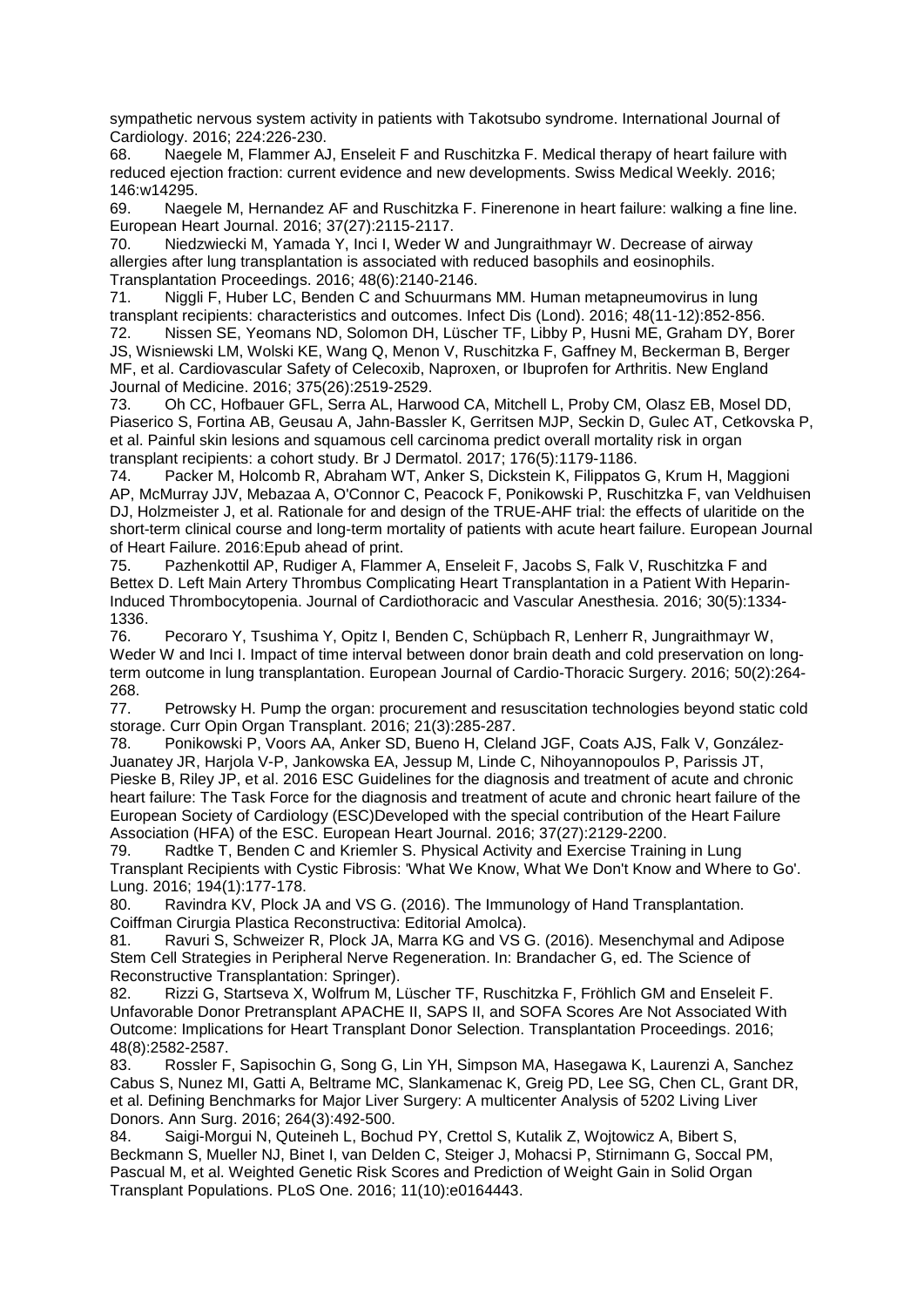85. Sapisochin G, Facciuto M, Rubbia-Brandt L, Marti J, Mehta N, Yao FY, Vibert E, Cherqui D, Grant DR, Hernandez-Alejandro R, Dale CH, Cucchetti A, Pinna A, Hwang S, Lee SG, Agopian VG, et al. Liver transplantation for "very early" intrahepatic cholangiocarcinoma: International retrospective study supporting a prospective assessment. Hepatology. 2016.

86. Schlegel A, Kron P, de Oliveira ML, Clavien PA and Dutkowski P. Reply to 'Is single portal vein perfusion the best approach for machine preservation of liver grafts?'. J Hepatol. 2016; 64(5):1195-1196.

87. Schlegel A, Kron P, De Oliveira ML, Clavien PA and Dutkowski P. Is single portal vein approach sufficient for hypothermic machine perfusion of DCD liver grafts? J Hepatol. 2016; 64(1):239-241.

Schlegel A, Kron P and Dutkowski P. Hypothermic machine perfusion in liver transplantation. Curr Opin Organ Transplant. 2016; 21(3):308-314.

89. Schlegel A, Linecker M, Kron P, Gyori G, De Oliveira ML, Mullhaupt B, Clavien PA and Dutkowski P. Risk Assessment in High- and Low-MELD Liver Transplantation. Am J Transplant. 2016. 90. Schmid FA and Benden C. Special considerations for the use of lung transplantation in pediatrics. Expert Rev Respir Med. 2016; 10(6):655-662.

91. Schmid FA, Inci I, Burgi U, Hillinger S, Schneiter D, Opitz I, Huber LC, Isenring BD, Jungraithmayr W, Schuurmans MM, Weder W and Benden C. Favorable outcome of children and adolescents undergoing lung transplantation at a European adult center in the new era. Pediatr Pulmonol. 2016; 51(11):1222-1228.

92. Schmid FA, Inci I, Bürgi U, Hillinger S, Schneiter D, Schmitt-Opitz I, Huber LC, Isenring BD, Jungraithmayr W, Schuurmans MM, Weder W and Benden C. Favorable outcome of children and adolescents undergoing lung transplantation at a European adult center in the new era. Pediatric Pulmonology. 2016; 51(11):1222-1228.

93. Schmitt JW, Benden C, Dora C and Werner CM. Is total hip arthroplasty safely performed in lung transplant patients? Current experience from a retrospective study of the Zurich lung transplant cohort. Patient Saf Surg. 2016; 10:17.<br>94. Schnyder MA. Benden C. Fau

Schnyder MA, Benden C, Faulenbach M and Schmid C. Insulin secretion abnormalities in patients with cystic fibrosis. J Cyst Fibros. 2016; 15(5):e52-53.

95. Schoenrath F, Hoch D, Maisano F, Starck CT, Seifert B, Wenger U, Ruschitzka F and Wilhelm MJ. Survival, quality of life and impact of right heart failure in patients with acute cardiogenic shock treated with ECMO. Heart & Lung: The Journal of Acute and Critical Care. 2016; 45(5):409-415.

96. Schulz U, Solidoro P, Müller V, Szabo A, Gottlieb J, Wilkens H and Enseleit F. CMV Immunoglobulins for the Treatment of CMV Infections in Thoracic Transplant Recipients. Transplantation. 2016; 100 Supp:S5-S10.

97. Seiler A, Klaghofer R, Drabe N, Martin-Soelch C, Hinderling-Baertschi V, Goetzmann L, Boehler A, Buechi S and Jenewein J. Patients' Early Post-Operative Experiences with Lung Transplantation: A Longitudinal Qualitative Study. Patient. 2016; 9(6):547-557.

98. Seiler A, Klaghofer R, Ture M, Komossa K, Martin-Soelch C and Jenewein J. A systematic review of health-related quality of life and psychological outcomes after lung transplantation. J Heart Lung Transplant. 2016; 35(2):195-202.

99. Speck NE, Schuurmans MM, Murer C, Benden C and Huber LC. Diagnostic value of plasma and bronchoalveolar lavage samples in acute lung allograft rejection: differential cytology. Respir Res. 2016; 17(1):74.

100. Steffel J, Varma N, Robertson M, Singh JP, Bax JJ, Borer JS, Dickstein K, Ford I, Gorcsan J, Gras D, Krum H, Sogaard P, Holzmeister J, Brugada J, Abraham WT and Ruschitzka F. Effect of Gender on Outcomes After Cardiac Resynchronization Therapy in Patients With a Narrow QRS Complex: A Subgroup Analysis of the EchoCRT Trial. Circulation Arrhythmia and Electrophysiology. 2016; 9(6):e003924.

101. Sudano I, Naegele M, Roas S, Périat D, Frank M, Kouroedov A, Noll G, Lüscher TF, Enseleit F, Ruschitzka F and Flammer AJ. Vascular effects of eplerenone in coronary artery disease with preserved ejection fraction: a double-blind, randomized, placebo-controlled trial. Clinical Cardiology. 2016; 39(5):285-290.

102. Sürder D, Manka R, Moccetti T, Lo Cicero V, Emmert MY, Klersy C, Soncin S, Turchetto L, Radrizzani M, Zuber M, Windecker S, Moschovitis A, Bühler I, Kozerke S, Erne P, Lüscher TF, et al. Effect of Bone Marrow-Derived Mononuclear Cell Treatment, Early or Late After Acute Myocardial Infarction: Twelve Months CMR and Long-Term Clinical Results. Circulation Research. 2016; 119(3):481-490.

103. Tao J-Q, Sorokina EM, Vazquez Medina JP, Mishra MK, Yamada Y, Satalin J, Nieman GF, Nellen JR, Beduhn B, Cantu E, Habashi NM, Jungraithmayr W, Christie JD and Chatterjee S. Onset of inflammation with ischemia: implications for donor lung preservation and transplant survival. American Journal of Transplantation. 2016; 16(9):2598-2611.